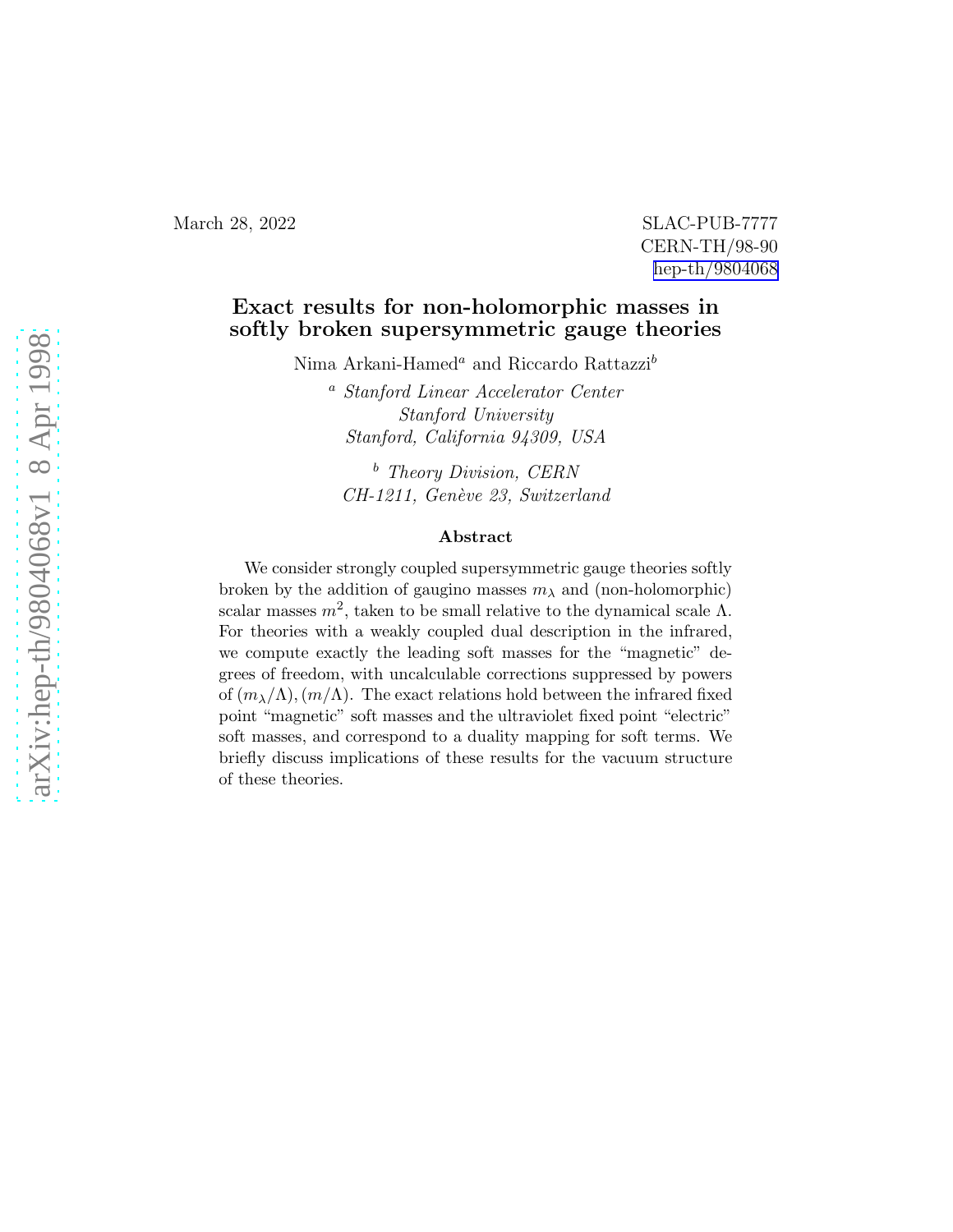Recent years have seen enormous progress in our understanding of strongly coupled supersymmetric gauge theories[[1, 2](#page-10-0)]. In particular, a large class of models have "dual" descriptions which are weakly coupled in terms of "magnetic" degrees of freedom in the deep infrared. It is natural to attempt to extrapolate these supersymmetric results to non-supersymmetric theories by adding soft masses for the superpartners in order to decouple them [[3](#page-10-0), [4, 5, 6,](#page-10-0) [7, 8, 9](#page-11-0)]. As a modest first step towards the decoupling limit, one can study the response of the theory to soft masses  $m$  much smaller than the dynamical scale of the theory  $\Lambda$ . This is also of considerable interest to models where some of the Standard Model fields arise as composites of elementary "preons". If the preon soft masses are known, what are the soft masses of the composite states? The difficulty in addressing these simple questions is that scalar soft terms are given by manifestly non-holomorphic terms in the bare Lagrangian

$$
\mathcal{L}_{soft} \supset \int d^4\theta \,\theta^2 \bar{\theta}^2 m^2 \phi^{\dagger} e^V \phi \tag{1}
$$

and so the usually powerful constraint of holomorphy can not be used to analyse this type of soft breaking in theories with  $N = 1$  supersymmetry. Nevertheless, in this letter we will show that the leading contribution to the soft masses for the "magnetic" fields can be computed exactly in terms of the soft masses for the original fields, with uncalculable corrections suppressed by powers of  $(m/\Lambda)$ . These results are possible due to an interpretation of scalar soft masses as auxilliary components of the vector field of an anomalous background $U(1)$  gauge symmetry [[10](#page-11-0)]. In ref. [[10\]](#page-11-0), this symmetry was exploited in perturbation theory, allowing high-loop supersymmetry breaking results to be obtained from lower loop supersymmetric computations. Here we show that the same symmetry can be useful for computing soft masses in strongly coupled theories.

For simplicity, we will consider (asymptotically free) SUSY gauge theories with a simple gauge group, softly broken by a gaugino mass  $m<sub>\lambda</sub>$  and universal scalar masses  $m^2$ . The extension of our methods to include several group factors as well as arbitrary scalar masses will be obvious. Begin by considering the exactly supersymmetric limit. The bare lagrangian with ultraviolet cutoff  $\mu_{UV}$  is

$$
\int d^2\theta S(\mu_{UV})W^2 + \text{h.c} + \int d^4\theta F(S(\mu_{UV}) + S^{\dagger}(\mu_{UV}))Q^{\dagger}Q \tag{2}
$$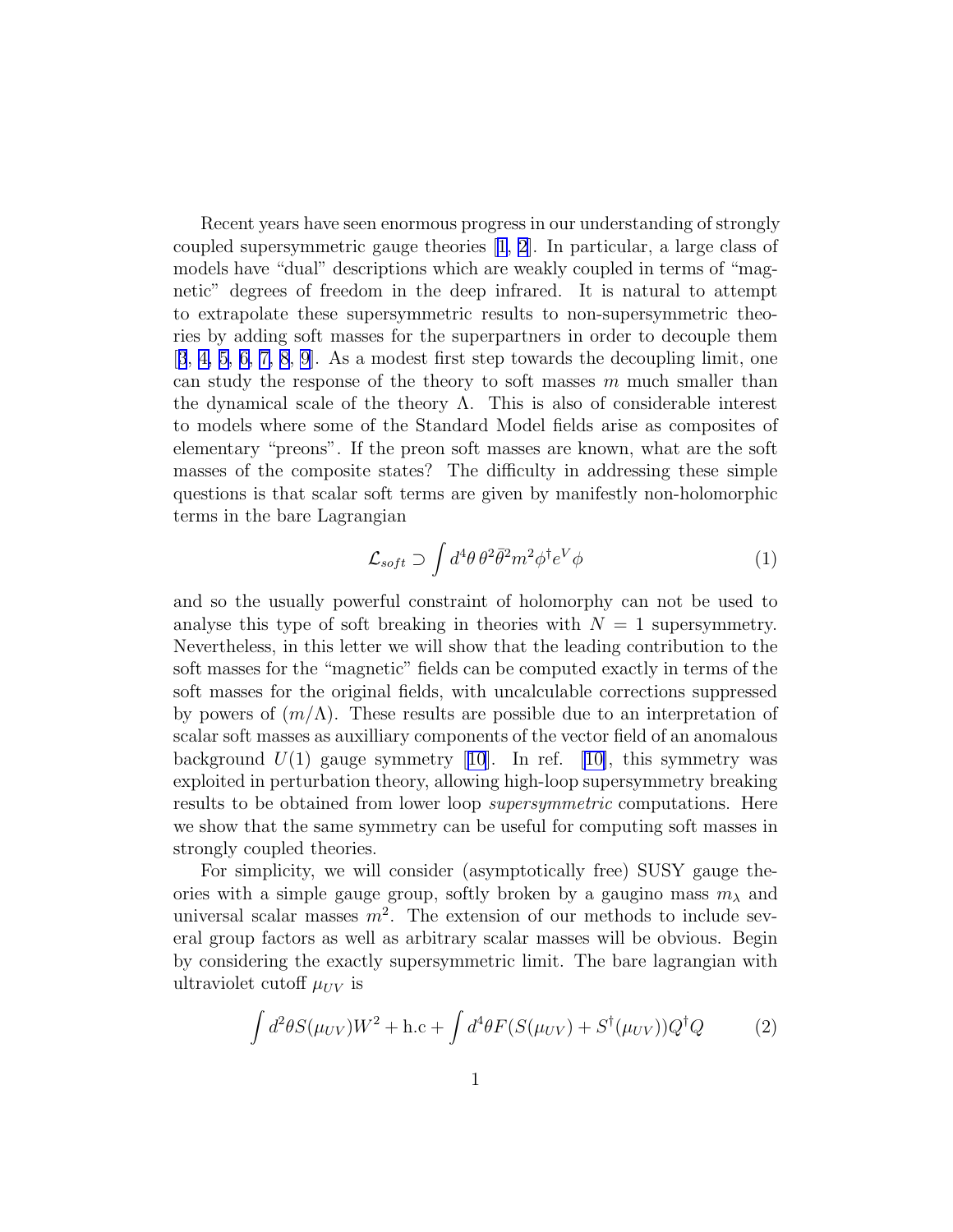<span id="page-2-0"></span>where " $Q^{\dagger}Q$ " stands for  $Q^{\dagger}e^VQ$ . The  $\mu_{UV}$  dependence of  $S, F$  is dictated by the Wilsonian renormalization group, which requires that the low energy physics stay fixed as the ultraviolet cutoff  $\mu_{UV}$  is varied. It is well-known that S only changes at 1-loop [\[11\]](#page-11-0), whereas F runs at all orders in perturbation theory:

$$
\frac{dS}{d\ln\mu_{UV}} = -\frac{b}{8\pi^2} \tag{3}
$$

$$
\frac{d\ln F}{d\ln \mu_{UV}} = \gamma(S) \tag{4}
$$

where  $\gamma$  is the supersymmetric anomalous dimension.

Now consider the reparametrization  $Q \to \sqrt{Z}Q$ . By the rescaling anomaly [[12](#page-11-0), [13](#page-11-0)] the new lagrangian is

$$
\int d^2\theta (S(\mu_{UV}) + \frac{T}{8\pi^2} \ln Z) W^2 + \text{h.c} + \int d^4\theta Z F (S(\mu_{UV}) + S^{\dagger}(\mu_{UV})) Q^{\dagger} Q. (5)
$$

Where  $T$  is the total Dynkin index of the matter fields  $Q$ . After relabelling  $S(\mu_{UV}) + (T/8\pi^2) \ln Z \rightarrow S(\mu_{UV})$ , we can start over again with the following bare lagrangian

$$
\int d^2\theta S(\mu_{UV})W^2 + \text{h.c} + \int d^4\theta Z F(S(\mu_{UV}) + S^{\dagger}(\mu_{UV}) - \frac{T}{4\pi^2} \ln Z) Q^{\dagger} Q. (6)
$$

and treat S and Z as independent parameters. The theory defined by eqn.(6) is invariant under the transformation

$$
Z \to Z \chi \chi^{\dagger}, \quad Q \to Q/\chi, \quad S(\mu_{UV}) \to S(\mu_{UV}) + (T/4\pi^2) \ln \chi. \tag{7}
$$

Notice that the "physical" coupling  $\text{Re}S - (T/4\pi^2) \ln Z$  is invariant.

We can now consider the situation where  $S(\mu_{UV})$  and Z are respectively promoted to chiral and real vector superfields. For us this just means that these quantities have non vanishing  $\theta^2$  and  $\theta^2 \bar{\theta}^2$  components, corresponding to soft gaugino and squark masses. Notice that, when S and Z are promoted to superfields, the bare lagrangian of eqn.(6) still defines a cut-off independent low energy theory also including insertions of soft terms. This follows from simple power counting. Apart from a cosmological constant term, no new divergences are generated. Indeed, these would have to involve covariant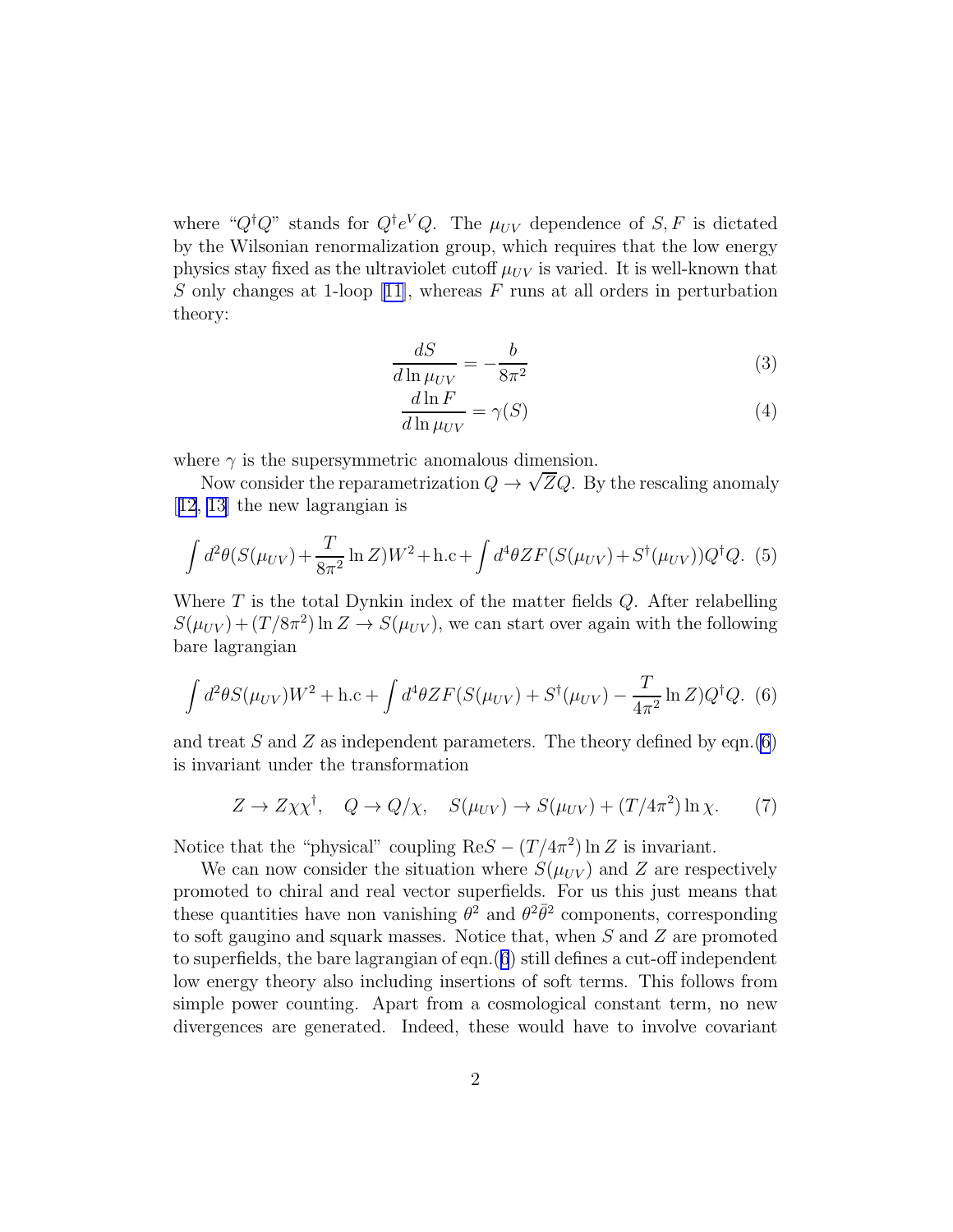<span id="page-3-0"></span>derivatives acting on  $S$  and  $Z$ , but there is no local counterterm of this type also involving the physical fields.

Now that S and Z are superfields the above invariance becomes an abelian background  $U(1)_A$  gauge symmetry. Physical quantities have to be  $U(1)_A$ and RG invariant. The parameter space of the theory is described by the only  $U(1)_A$  and RG invariant object that can be formed with  $S$  and  $Z$ 

$$
I \equiv \Lambda_h^{\dagger} Z^{2T/b} \Lambda_h \tag{8}
$$

where  $\Lambda_h = \mu_{UV} e^{-8\pi^2 S/b}$  is the holomorphic dynamical scale. The  $\theta^0$  component of I gives the "physical" strong scale  $[I]_{\theta=\bar{\theta}=0} = \Lambda^2$  [\[14](#page-11-0)]. As we show immediately below, the  $\theta^2$  and  $\theta^2 \bar{\theta}^2$  components are related to the UV fixed point limits of the gaugino mass  $m_{\lambda}$  and the squark mass  $m_Q^2$  respectively:

$$
[\ln I]_{\theta^2} \equiv \frac{16\pi^2}{b} m_g = \lim_{\mu_{UV}\to\infty} \frac{16\pi^2}{b} \left(\frac{m_\lambda}{g^2}\right)
$$

$$
[\ln I]_{\theta^2 \bar{\theta}^2} = \frac{2T}{b} [\ln Z]_{\theta^2 \bar{\theta}^2} \equiv -\frac{2T}{b} m^2 = -\frac{2T}{b} \lim_{\mu_{UV}\to\infty} m_Q^2 \tag{9}
$$

As a first step in making these identifications, we show that in the deep UV  $\mu_{UV} \to \infty$ , the  $\theta^2$  and  $\theta^2 \bar{\theta}^2$  components of F vanish and hence make no contribution to soft terms. By dimensional analysis and invariance under the anomalous symmetry the wave function has the form  $F = F(\mu_{UV}^2/I)$  (note that  $-b/8\pi^2$  ln  $\mu_{UV}^2/I = S + S^{\dagger} - T/4\pi^2$  ln Z is just the argument of F in eqn. $(6)$  $(6)$ ). Therefore we have

$$
[\ln F]_{\theta^2} = -\frac{1}{2} \frac{d \ln F}{d \ln \mu_{UV}} [\ln I]_{\theta^2} = -\frac{8\pi^2}{b} \gamma(\mu_{UV}) m_g,
$$
\n(10)

$$
[\ln F]_{\theta^2 \bar{\theta}^2} = -\frac{1}{2} \frac{d \ln F}{d \ln \mu_{UV}} [\ln I]_{\theta^2 \bar{\theta}^2} + \frac{1}{4} \frac{d^2 \ln F}{d \ln^2 \mu_{UV}} |[\ln I]_{\theta^2}|^2
$$
  

$$
= \frac{T}{b} \gamma(\mu_{UV}) m^2 + \left(\frac{8\pi^2}{b}\right)^2 \dot{\gamma}(\mu_{UV}) m_g^2
$$
(11)

where  $\dot{\gamma} = d\gamma/d\text{ln}\mu_{UV}$ . As  $\mu_{UV} \rightarrow \infty$ , the theory becomes free,  $\gamma, \dot{\gamma} \rightarrow 0$ , and  $[\ln F]_{\theta^2}$ ,  $[\ln F]_{\theta^2 \bar{\theta}^2}$  both vanish.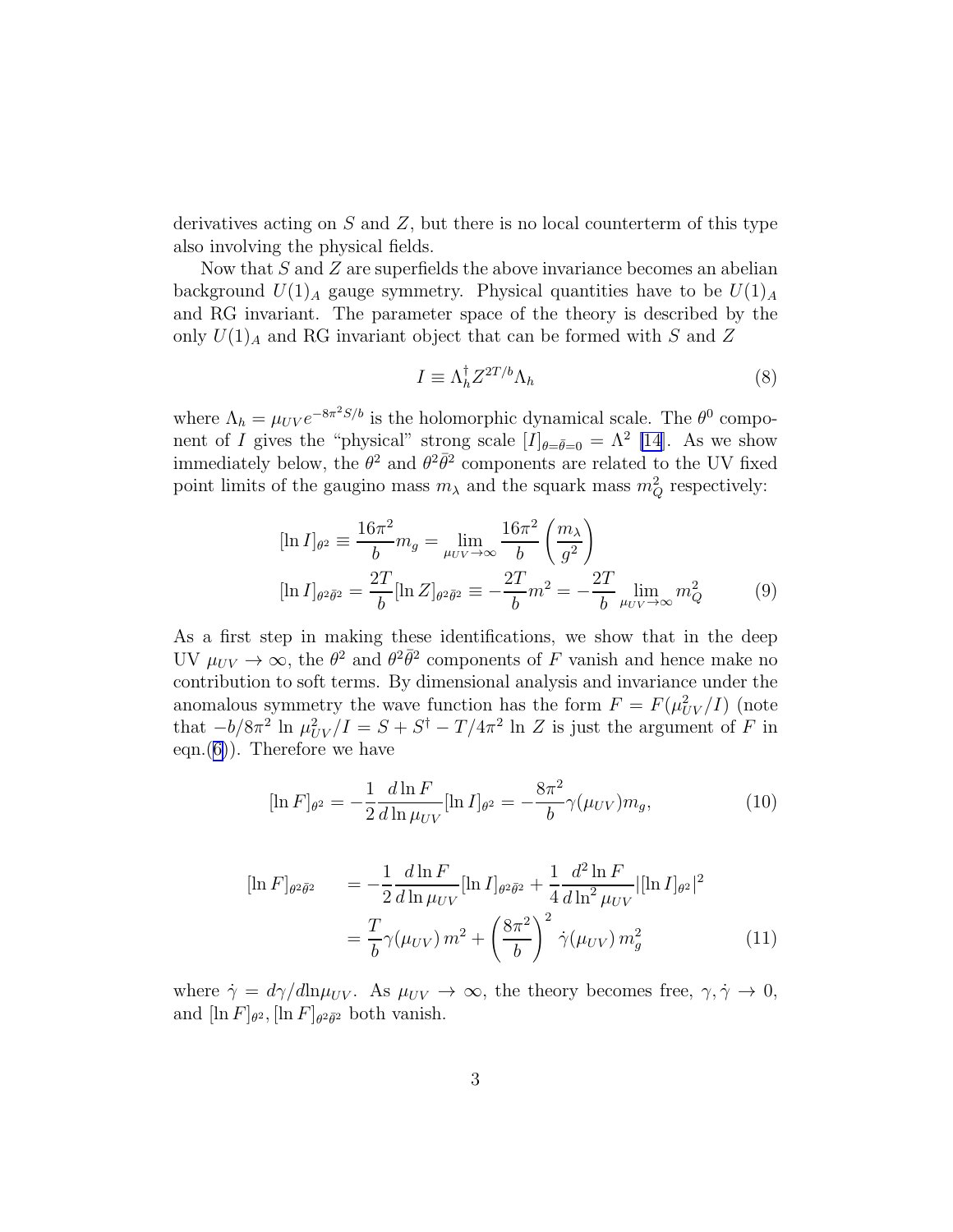We now establish the first of eqns.[\(9](#page-3-0)). Defining the anomalous  $U(1)_A$ invariantquantity  $R$  via [[11](#page-11-0)]

$$
R - \frac{A}{8\pi^2} \ln R = S + S^{\dagger} - (T/4\pi^2) \ln ZF
$$
 (12)

(where A is the Dynkin index of the adjoint representation) the physical gauge coupling in any given scheme has the form[[10](#page-11-0)]

$$
R_{\text{phys}} = R + \sum_{n=0}^{\infty} c_n R^{-n}
$$
\n(13)

where the  $c_n$  are scheme dependent constants (the coefficient of the leading term is fixed by the equality of Wilsonian and physical coupling at tree level). At any scale  $\mu_{UV}$ , we have that  $m_{\lambda}/g^2 = [\ln R_{\text{phys}}]_{\theta^2}$ . However, as  $\mu_{UV} \to \infty$ ,  $R^{-1} \rightarrow 0$ , so that only the first term in eqn. (13) matters, and the first of eqns.[\(9\)](#page-3-0) follows trivially. The same result was discussed in refs. [\[15](#page-11-0), [10](#page-11-0)]. Consider now the running squark mass given by the matter kinetic term in  $eqn(6)$  $eqn(6)$ 

$$
m_Q^2(\mu_{UV}) = -[\ln Z]_{\theta^2 \bar{\theta}^2} - [\ln F(\mu_{UV})]_{\theta^2 \bar{\theta}^2}.
$$
 (14)

Again, as  $\mu_{UV} \rightarrow \infty$ , the second term in eqn.(14) vanishes and we recover the second of eqns.([9\)](#page-3-0).

Having established the physical interpretation of the various components of the  $U(1)_A$  and RG invariant superfield I, we discuss the computation of "magnetic" soft masses. This will be possible since the anomalous  $U(1)<sub>A</sub>$ symmetry of eqn.[\(7](#page-2-0)) provides a powerful constraint on the way in which  $S, Z$  (and hence the soft masses) enter into the theory. As an example, consider  $SU(N)$  SUSY QCD with  $(N+1)$  flavors  $Q_i, \overline{Q_i}$ , for the moment in the supersymmetric limit. In the deep infrared and at the origin in moduli space, this theory has a weakly coupled description in terms of the composite "mesons"  $M_{i\bar{i}} = Q_i \bar{Q}_i$  and "baryons"  $B^i = (Q^N)^i$ ,  $\bar{B}^i = (\bar{Q}^N)^{\bar{i}}$  [[1\]](#page-10-0). We expect that, as long as the soft masses are much smaller than the strong scale  $\Lambda$ , the mesons and the baryons still give a good description of the low energy theory. In particular, we expect the Kahler potential for these fields to be smooth everywhere on moduli space. Therefore we can expand it in a power series in  $M, B, B$  around the origin. By using invariance under the flavor symmetries, under eqn.([7\)](#page-2-0), and under the RG, the Kahler potential must depend on  $S, Z$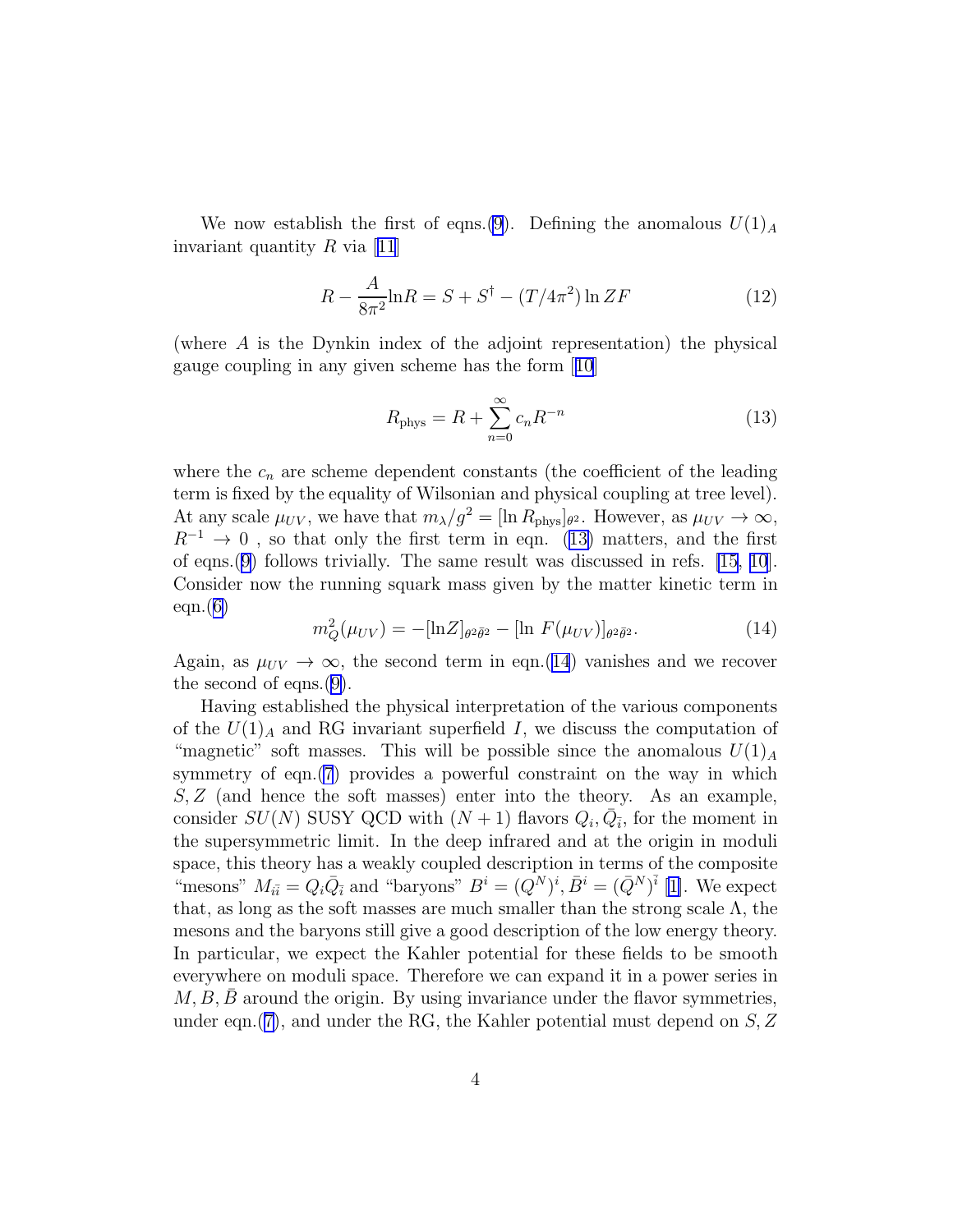<span id="page-5-0"></span>as

$$
K = c_M \frac{M^{\dagger} Z^2 M}{I} + c_B \frac{B^{\dagger} Z^N B}{I^{N-1}} + c_{\bar{B}} \frac{\bar{B}^{\dagger} Z^N \bar{B}}{I^{N-1}} + \cdots
$$
 (15)

The effective Kahler potential  $K$  is also associated with a coarse-graining scale  $\mu_{IR} < \Lambda$ , and the wave function coefficients  $c_{M,B,\bar{B}}$  (which depend on  $\mu_{IR}$ ) play a role similar to F in the UV theory. At any  $\mu_{IR}$ , the soft terms for the composites are given by e.g.

$$
m_M^2(\mu_{IR}) = -[\ln \frac{Z^2}{I}]_{\theta^2 \bar{\theta}^2} - [\ln c_M(\mu_{IR})]_{\theta^2 \bar{\theta}^2}.
$$
 (16)

By invariance under the ultraviolet RG and the anomalous  $U(1)$ , the wave functions have the form  $c_{M,B,\bar{B}} \equiv c_{M,B,\bar{B}} (\mu_{IR}^2/I)$ . As for the UV wave function  $F$ , the dependence of the c's on the soft terms is determined by the RG

$$
[\ln c_{M,B,\bar{B}}]_{\theta^2 \bar{\theta}^2} = \frac{T}{b} \gamma_{M,B,\bar{B}}(\mu_{IR}) m^2 + \left(\frac{8\pi^2}{b}\right)^2 \dot{\gamma}_{M,B,\bar{B}}(\mu_{IR}) m_g^2 \tag{17}
$$

where, similarly as before,  $\gamma = d \ln c / d \ln \mu_{IR}$  and  $\dot{\gamma} = d^2 \ln c / d \ln^2 \mu_{IR}$ . Now, the effective theory of mesons and baryons is free in the IR. In fact it involves one marginal Yukawa interaction  $W \supset BMB$  which goes to zero for  $\mu_{IR} \rightarrow$ 0. More precisely as  $\mu_{IR} \rightarrow 0$ ,  $c_{C,B,\bar{B}} \rightarrow \infty$ , so that the effective coupling  $\lambda_{eff}(\mu_{IR})^2 \sim 1/c_M c_B c_{\bar{B}} \to 0$  and the anomalous dimensions  $\gamma_{M,B,\bar{B}} \to 0$ . We conclude that at  $\mu_{IR} = 0$  the c's do not affect the soft terms in eqn. (16). We emphasize that this argument is completely analogous to the one given above for the irrelevance of  $F$  to the soft terms in the deep UV. Eqn. (17) determines a relation between soft terms and RG which is somewhat similar to the one discussed in ref. [\[16\]](#page-11-0). In that case the role of the invariant I was played by the messenger threshold superfield  $XX^{\dagger}$ .

By the above discussion, the IR fixed point value of the composites are determined by the  $\theta^2 \bar{\theta}^2$  components of Z, I which are in turn related to the UV fixed point value of the squark masses as in eqn.([9\)](#page-3-0). We therefore find a purely algebraic relationship between the composite soft masses in the deep IR and the squark masses in the deep UV. Using the anomalous  $U(1)$ symmetry, we can seemingly control the exact soft masses for the composites, at least at the origin of moduli space! This is however true only in the limit in which the soft masses  $m_q$  and m are much smaller than the strong scale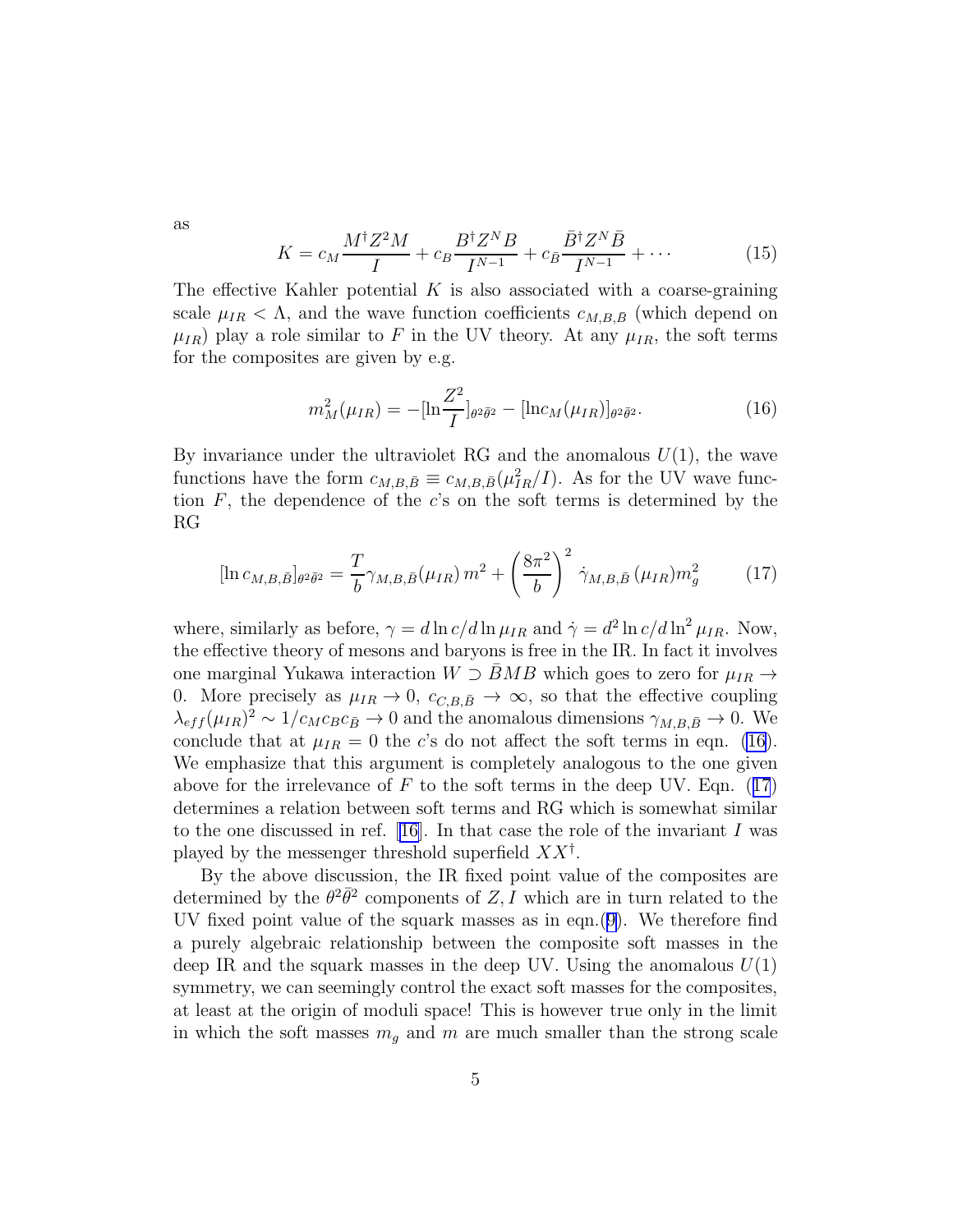<span id="page-6-0"></span>Λ. Indeed there are  $U(1)<sub>A</sub>$  invariant terms in K which can involve the  $U(1)<sub>A</sub>$ "field strength"  $W_A^{\alpha} = \overline{D}^2 D^{\alpha} \ln Z$  which is non-vanishing when  $\ln Z$  has a non-vanishing  $\theta^2 \bar{\theta}^2$  component. One such term is

$$
\int d^4\theta \, \left(\frac{D_\alpha W_A^\alpha}{I}\right) M^\dagger \frac{Z^2}{I} M \tag{18}
$$

Since  $W_A^{\alpha}$  has positive mass dimension, however, this and all other such operators make contributions to the composite soft masses which are suppressed by powers of  $(m/\Lambda)$ . It is these uncontrollable operators which prevent us from taking the decoupling limit  $(m/\Lambda) \to \infty$ , however, their effects are power suppressed for  $(m/\Lambda) \ll 1$ .

We have now all the ingredients to determine the mapping of soft terms between the microscopic and macroscopic theories, up to corrections suppressed by powers of  $(m^2/\Lambda^2)$ :

$$
m_M^2(\mu_{IR} = 0) = -[\ln \frac{Z^2}{I}]_{\theta^2 \bar{\theta}^2} = \frac{2N - 4}{2N - 1} m_Q^2(\mu_{UV} = \infty)
$$
(19)

$$
m_{B,\bar{B}}^2(\mu_{IR}=0) = -[\ln\frac{Z^N}{I^{N-1}}]_{\theta^2\bar{\theta}^2} = \frac{2-N}{2N-1}m_Q^2(\mu_{UV}=\infty). \tag{20}
$$

These masses satisfy the relation  $m_M^2 + m_B^2 + m_{\overline{B}}^2 = 0$ . This sum rule can be inferred from the low energy theory due to the RG "focusing" effect of the Yukawa interaction  $BMB$ , and could have been established without using the anomalous symmetry[[7](#page-11-0)]. The symmetry is however crucial to fix the value of each mass. Notice that for  $N > 2$  and for positive squark masses the baryons are tachyonic. The implications of this result for the symmetry properties of the vacuum will be discussed below. Notice also that for the special case of  $SU(2)$  the baryons and the mesons coincide and have vanishing soft mass. While this result holds in the deep IR, by eqs.[\(16](#page-5-0)-[17\)](#page-5-0) we can establish how this limit is approached. This is a pure Yukawa theory for which both  $\gamma_M$ and  $\dot{\gamma}_M$  are negative in the perturbative domain. Therefore we conclude that  $m_M^2$  is positive at finite  $\mu_{IR}$  and approaches zero as  $\mu_{IR} \to 0$ .

The result in eqn. (20) has a nice interpretation in terms of the anomalous  $U(1)$  charges of the canonically normalized fields  $M = M/\Lambda_h$  and  $B =$  $B/\Lambda_h^{N-1}$  $h^{N-1}$ , $(\Lambda_h$  has charge  $2T/b$ . In terms of the canonical fields eqn. ([15](#page-5-0)) reads

$$
K = c_M \hat{M}^\dagger Z^{q_{\hat{M}}} \hat{M} + c_B \hat{B}^\dagger Z^{q_{\hat{B}}} \hat{B} + c_{\bar{B}} \hat{\bar{B}}^\dagger Z^{q_{\hat{B}}} \hat{\bar{B}} + \cdots. \tag{21}
$$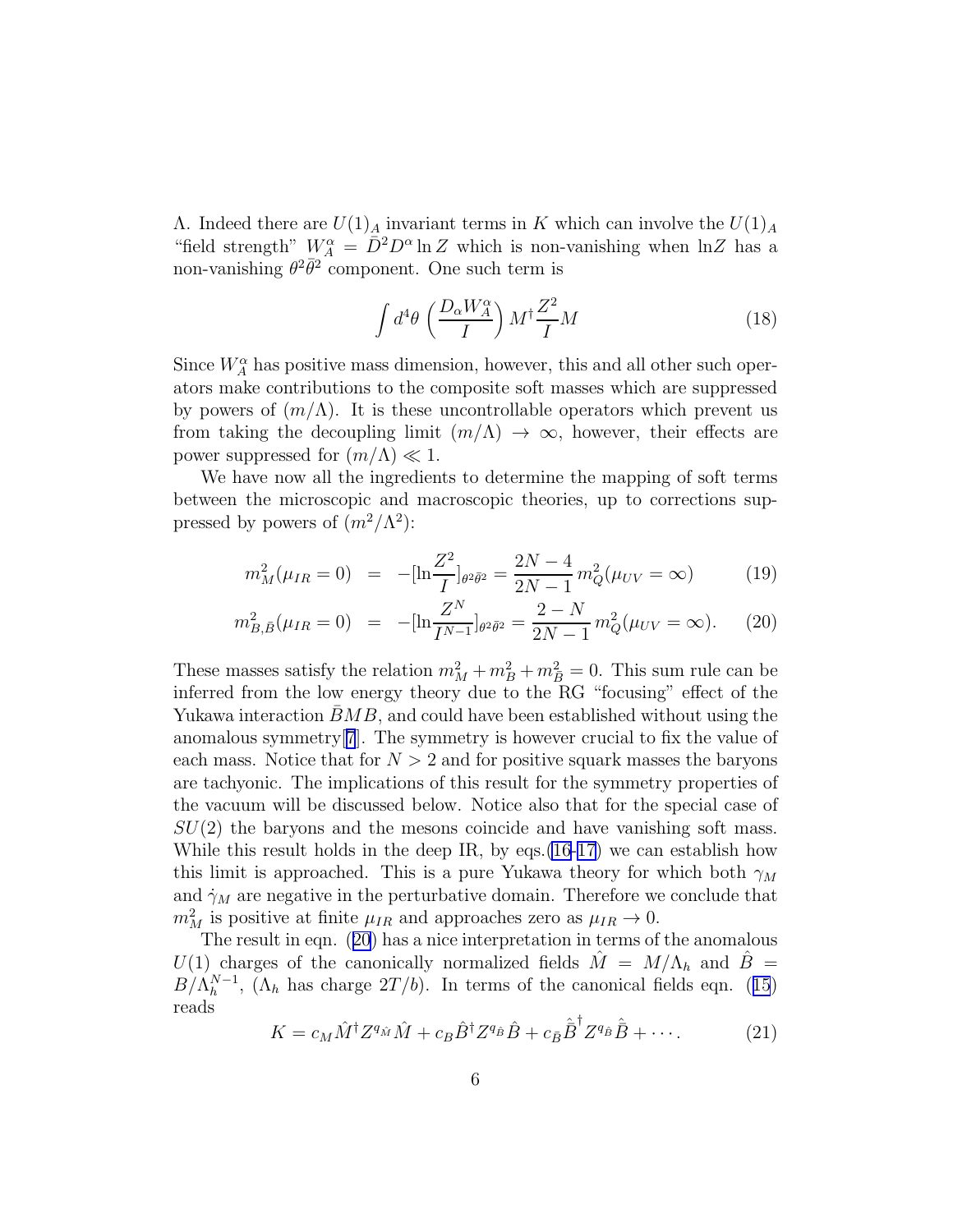The charges of the composites  $q_{\hat{M}}$  and  $q_{\hat{B}}$  coincide with the corresponding IR/UV mass ratios of eqn.([20](#page-6-0)). Notice that, without the contribution to the soft terms from the powers of I in eqn.  $(15)$ , the soft masses of the composites would just be determined in the "naive" way, by adding the masses of the constituents.

We stress that the existence of a relationship between deep UV and IR quantities is just a consequence of RG invariance. For instance, in QCD one may ask for the expression of the pion mass in terms of the fundamental parameters. It will have the form  $m_{\pi}^2 = c \hat{m}_q \Lambda_{QCD}$ , where c is a constant and  $\hat{m}_q$  is an RG invariant combination of the running quark mass  $m_q(\mu)$  and gauge coupling  $g^2(\mu)$ . In practice, as for  $m_g$  in eqn.[\(9](#page-3-0)), one can define  $\hat{m}_q$ just by using the 1-loop RG in the deep UV  $\hat{m}_q = \lim_{\mu \to \infty} g^p(\mu) m_q(\mu)$ , where p is determined by the 1-loop  $\beta$  function and mass anomalous dimension. The striking feature of our case, with respect to QCD, is that we can calculate the analogue of the coefficient  $c$ .

Another example is given by  $Sp(k)$  gauge theory with  $2k+4 = 2N_F$  chiral multiplets  $L_i$  in the fundamental representation  $(SU(2)$  with 3 flavors is just the special case  $k = 1$ . The low energy description involves the antisymmetric meson field  $V_{ij} = L_i \epsilon L_j$  with a superpotential  $W_{\text{conf}} = \text{Pf}V/\Lambda_h^{2k+1}$  [[17](#page-11-0)]. By adding soft terms the resulting mass for the meson is (from now on it is understood that the LHS and RHS soft masses are the IR and UV fixed point values respectively)

$$
m_V^2 = \frac{2k - 1}{2k + 1} m_L^2
$$
 (22)

Notice that Pf  $V \sim V^{k+2}$  is an irrelevant operator in the low energy theory for  $k > 1$ . In this case  $\gamma_V(\mu_{IR}^2/I)$  goes to zero with a power law when  $\mu_{IR} \to 0$ and the "running" mass  $m_V^2(\mu_{IR})$  approaches eqn.(22) equally fast.

Finally consider  $SU(N)$  gauge theory with  $N+1 < N_F < 3N/2$  for which the low-energy description is in terms of a dual "magnetic" theory with gauge group  $SU(N_F - N)$ . The magnetic theory contains an elementary meson  $M_{i\bar{j}}$  and  $\dot{N}_F$  flavors of dual quarks  $q^i, \bar{q}^{\bar{i}}$  in the fundamental representation of  $SU(N_F - N)$ . The  $U(1)_A$  charge of the canonically normalized meson  $\hat{M}_{i\bar{j}} = M_{i\bar{j}}/\Lambda_h$  is just  $q_{\hat{M}} = q(Q_i\bar{Q}_{\bar{j}}/\Lambda_h) = 2(3N - 2N_F)/(3N - N_F)$ . The charge of the dual quarks simply follows from the invariance of the tree level magnetic superpotential  $W_{\text{magn}} = \bar{q}^{\bar{i}} M_{\bar{i}j} q^j / \Lambda_h$  (or by matching the baryons in the two theories  $b = q^{N_F - N} = Q^N / \Lambda_h^{2N - N_F} = B / \Lambda_h^{2N - N_F}$  $\binom{2N-N_F}{h}$ . We thus obtaing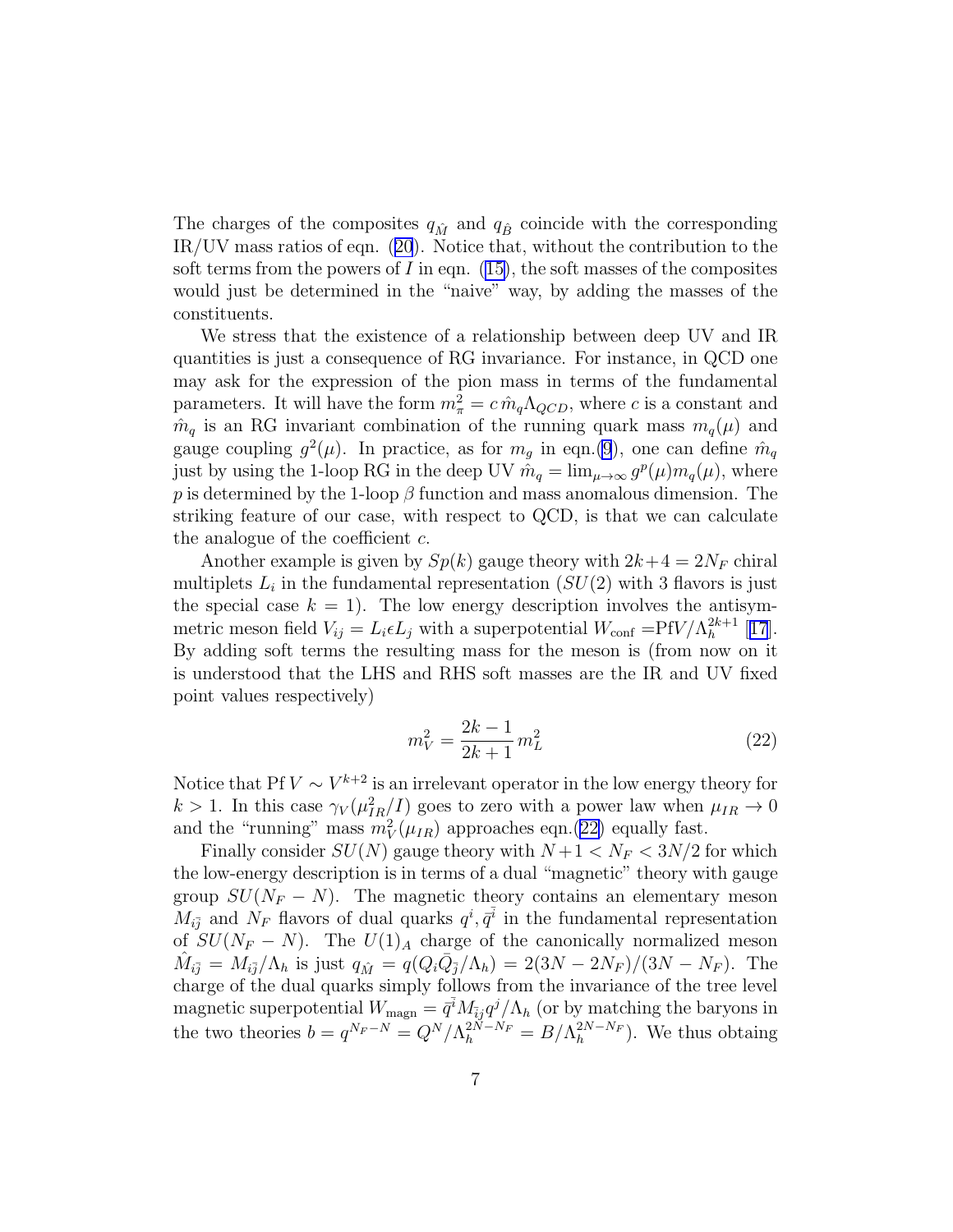the soft masses of the magnetic theory

$$
m_M^2 = 2\frac{3N - 2N_F}{3N - N_F}m^2 \qquad m_{q,\bar{q}}^2 = -\frac{3N - 2N_F}{3N - N_F}m^2.
$$
 (23)

Again the "baryons"  $q, \bar{q}$  are tachyonic for all theories in the free magnetic phase  $N_F < 3N/2$ . For  $3N/2 < N_F < 3N$  the theory is in an interacting non-Abelian Coulomb phase. Here we cannot apply our method in an obvious way since there are no points where the theory is free. It is interesting that all the magnetic soft masses vanish at the boundary between the free magnetic and conformal windows,  $N_F = 3N/2$ .

Notice that the normalization of the magnetic quarks  $q, \bar{q}$  is arbitrary, andthat in ref. [[1\]](#page-10-0) a scale  $\mu$  was introduced to give proper dimension to the superpotential:  $W_{\text{magn}} = M_{i\bar{j}} q^i \bar{q}^{\bar{j}}/\mu$ . Correspondingly the holomorphic scales in the electric and magnetic theory are related by [\[1](#page-10-0)]  $\Lambda_h^b \tilde{\Lambda}_h^{\tilde{b}} = \mu^{N_F}$ (where the tilded quantities refer to the magnetic theory). In our derivation we have fixed  $\mu = \Lambda_h$ , but our results do not depend on that choice. Indeed one could have argued as follows. With the normalization of ref. [\[1](#page-10-0)] the dual quarks have charge  $-1$  under the anomalous  $U(1)_A$  ( $\mu$  is neutral and  $M_{i\bar{j}} = Q_i \bar{Q}_{\bar{j}}$ . As we did for the electric theory in eqn. [\(6](#page-2-0)), we can define a dual wave function  $\tilde{Z}$  multiplying the kinetic term of the dual quarks  $q, \bar{q}$ as well as an invariant scale  $\tilde{I} = \tilde{\Lambda}_h^{\dagger} \tilde{Z}^{2T/\tilde{b}} \tilde{\Lambda}_h$ . However, since the electric and magnetic theory describe the same physics, it must be  $\ddot{I} = I$ . Therefore we deduce the following "duality" relation

$$
\tilde{Z}^b = Z^{\tilde{b}} \tag{24}
$$

which holds up to a gauge transformation which does not affect the mapping of soft terms. Eqn.(24) correctly gives the magnetic quark masses in eqn.(23). By eqn.(24) the opposite sign of electric and magnetic squark masses is a reflection of duality between IR and UV free theories. Finally, by considering  $[\ln \tilde{I}]_{\theta}^2 = [\ln I]_{\theta}^2$ , a similar duality is obtained for gaugino masses. More precisely one gets (notice again the flip in sign)

$$
\lim_{\mu_{IR}\to 0} \left(\frac{m_{\lambda}}{\tilde{b}g^2}\right)_{\text{magn}} = \lim_{\mu_{UV}\to \infty} \left(\frac{m_{\lambda}}{bg^2}\right)_{\text{el}}.\tag{25}
$$

Our results for the soft masses of composite and "magnetic" fields have obvious implications for composite model-building in theories where supersymmetry breaking is communicated to the "preon" fields at a scale higher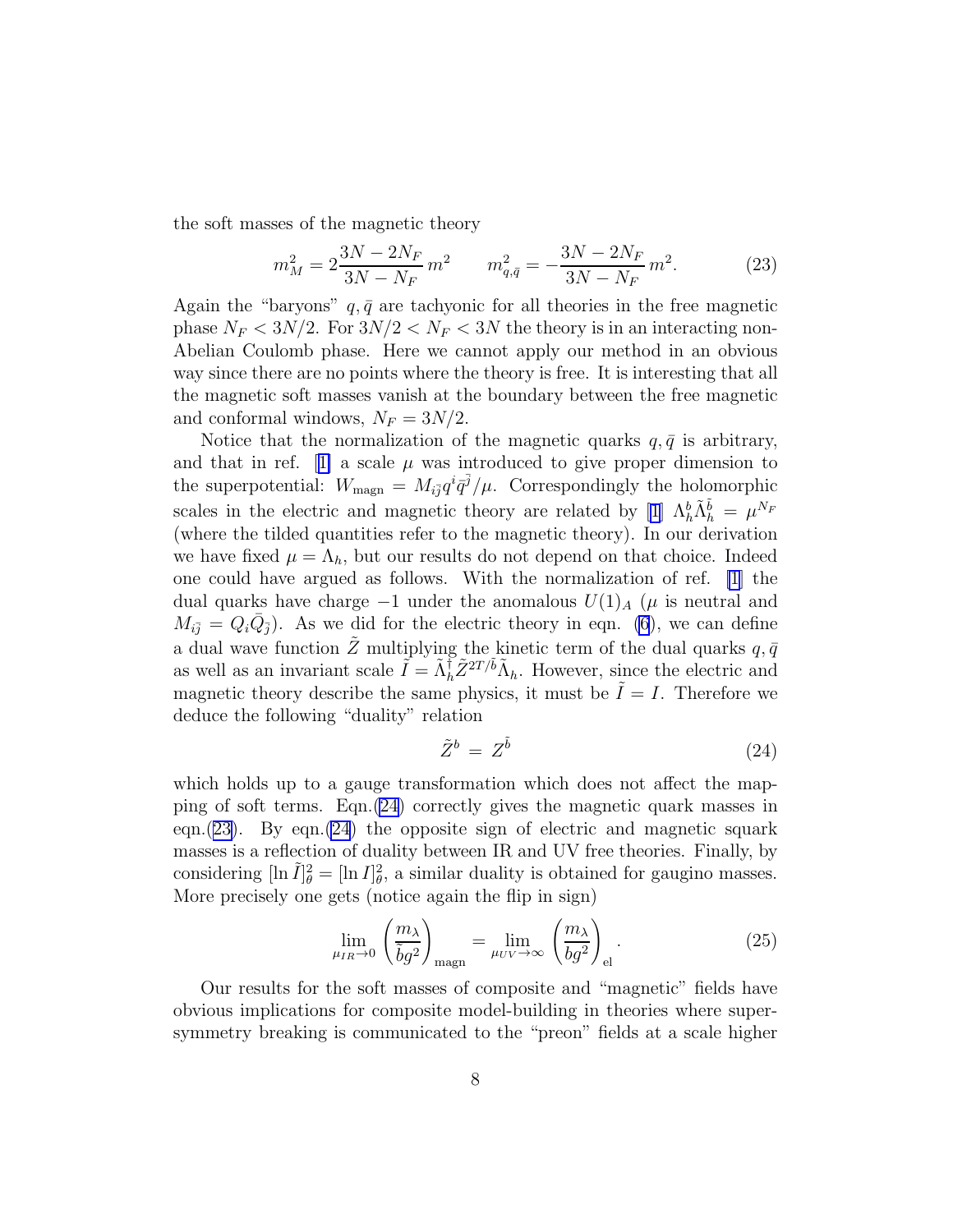than the dynamical scale  $\Lambda$  (for instance by supergravity mediation). Clearly one must check that e.g. none of the composite squarks obtain negative soft masses.

Next we consider the vacuum structure of these theories, begining with the  $SU(N)$  theories with  $N + 1 \leq N_F \leq 3/2N$  flavors and  $N > 2$ . In the supersymmetric limit, these theories have a moduli space of vacua, and we are interested in how the soft breaking effects lift this vacuum degeneracy. In all these theories, for positive squark masses in the deep ultraviolet, the "meson" fields get positive soft masses while the "baryonic" fields get negative soft masses. The origin of moduli space is therefore unstable, and some of the mesons or baryons must have non-vanishing vevs in the true vacuum. Note that our method only gives us information on the form of the potential close to the origin, since far from the origin operators with higher powers of meson and baryon fields (which we have no control over) are unsuppressed, and therefore we can not determine the location of the true vacuum even for small soft breakings. Nevertheless, establishing the instability of the origin has important consequences, since in these theories all points on the moduli space away from the origin break vector-like symmetries. If any baryonic fields obtain vevs baryon number is broken, and if all the baryons vevs vanish, there is no point on the quantum moduli space where  $M_{i\bar{j}} \propto \delta_{i\bar{j}}$  and so  $SU(N_F)_V$  is broken. This is to be contrasted with the non-supersymmetric theory obtained by decoupling the scalars, where a general theorem[[18](#page-11-0)] shows that vector-like symmetries are never broken. It is easy to argue that the broken vector-like symmetries are restored for squark masses larger than a (finite) critical value. Squarks of mass  $m^2 \gg \Lambda^2$  can be integrated out of the theory, generating higher dimension operators suppressed by  $1/m^2$  in the non-supersymmetric low energy theory. These operators can at most correct the spectrum of states in the low energy theory by  $O(\Lambda^2/m^2)$ . Since all the scalar states in the non-supersymmetric theory get masses of  $O(\Lambda)$ (with the exception of Goldstone bosons associated with chiral symmetry breaking), there are no scalars which can be brought down to zero mass due to the  $O(\Lambda^2/m^2)$  corrections and there is therefore no candidate for the Goldstone boson of a broken vector-like symmetry. Therefore, the vectorlike symmetries must be exactly restored above a finite critical squark mass  $m_*^2 \sim \Lambda^2$ , and a phase transition must separate the nearly supersymmetric and non-supersymmetric theories.

For  $Sp(m)$  theories with  $2m + 2$  chiral multiplets, the soft mass of the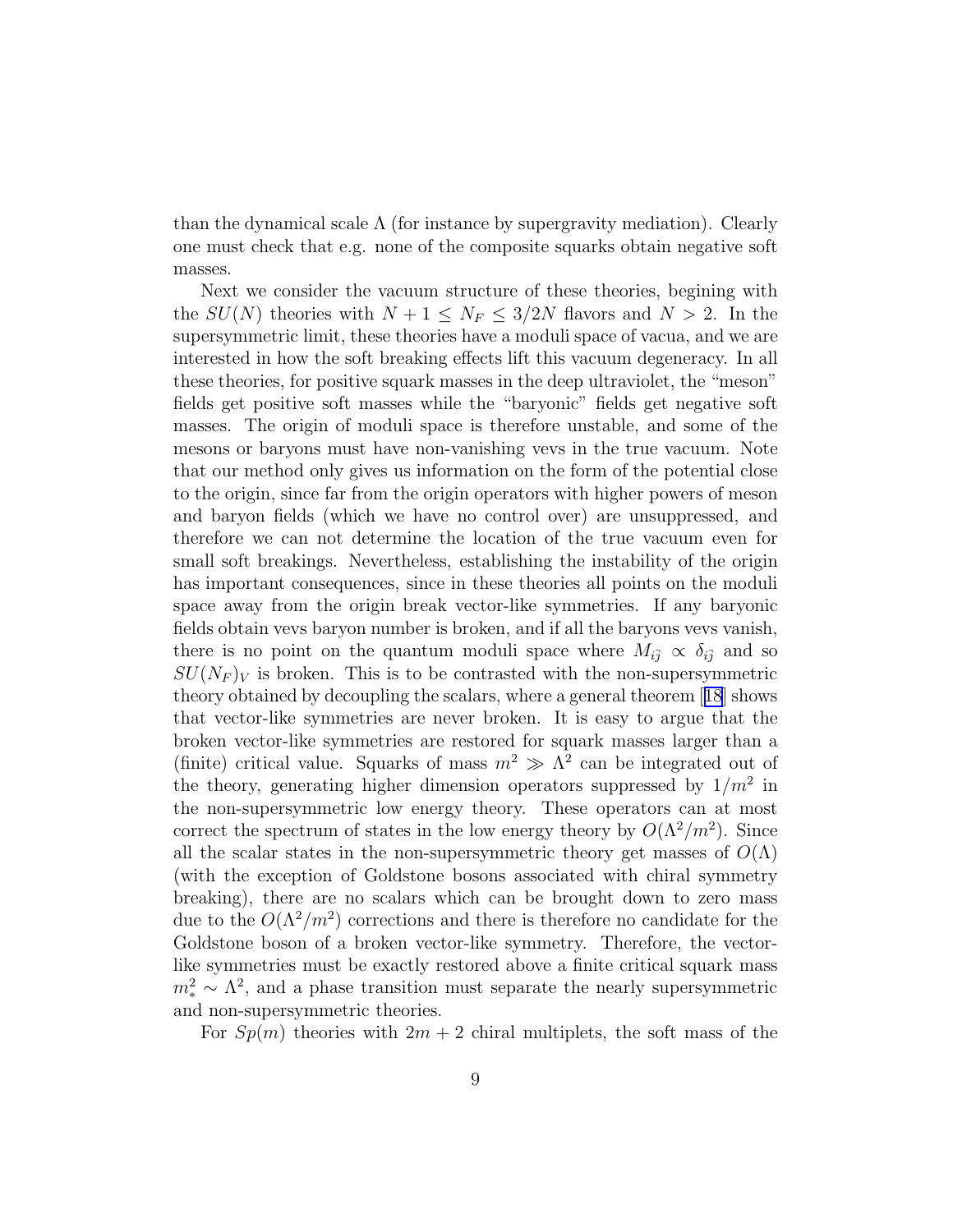<span id="page-10-0"></span>mesons is positive and the origin of moduli space is at least a local vacuum. At this point, the fermionic mesons are massless bound states of a massless quark and a massive squark, the binding energy exactly cancelling the squark mass. This provides a rigorous counter-example to the the "persistent mass condition" of [\[19, 20\]](#page-11-0).

In conclusion we remark that, while we have illustrated our ideas with two specific examples, our technique for computing soft masses can clearly be applied in any asymptotically free supersymmetric theory where the theory in the deep infrared is known and is weakly coupled, as in all s−confining [[21](#page-11-0)] or magnetic free theories.

NAH would like to thank S. Thomas and M. Peskin for very useful discussions. RR would like to thank Alberto Zaffaroni for useful conversations. RR is also indebted to Erich Poppitz for discussions and for suggesting the analogy with the pion mass. Both authors acknowledge very useful comments and criticism from Markus Luty, and useful correspondence with H. Nishino.

## References

- [1] N. Seiberg, Nucl. Phys. B435 (1995) 129; K. Intriligator and N. Seiberg, Nucl. Phys. Proc. Suppl. $45BC$ , 1 (1996).
- [2] N. Seiberg and E. Witten, Nucl. Phys. B426 (1994) 19; ibid. B431 (1994) 484.
- [3] N. Evans, S.D.H. Hsu, M Schwetz, Phys. Lett. B355 (1995) 475; N. Evans, S.D.H. Hsu, M Schwetz, S.B. Selipsky, Nucl. Phys. B456 (1995) 205; N. Evans, S.D.H. Hsu, M Schwetz, Phys. Lett. B404 (1997) 77.
- [4] O. Aharony, J. Sonnenschein, M.E. Peskin, S. Yankielowicz, Phys. Rev. D52 (1995) 6157.
- [5] E. D'Hoker, Y. Mimura, N. Sakai, Phys. Rev. D54 (1996) 7724.
- [6] L. Alvarez-Gaumè, J. Distler, C. Kounnas, M. Mariño, *Int. Jour. Mod.* Phys. 11 (1996) 4745; L. Alvarez-Gaumè, M. Mariño, F. Zamora, Int. Jour. Mod. Phys. **13** (1998) 403 and [hep-th/9707017](http://arxiv.org/abs/hep-th/9707017).